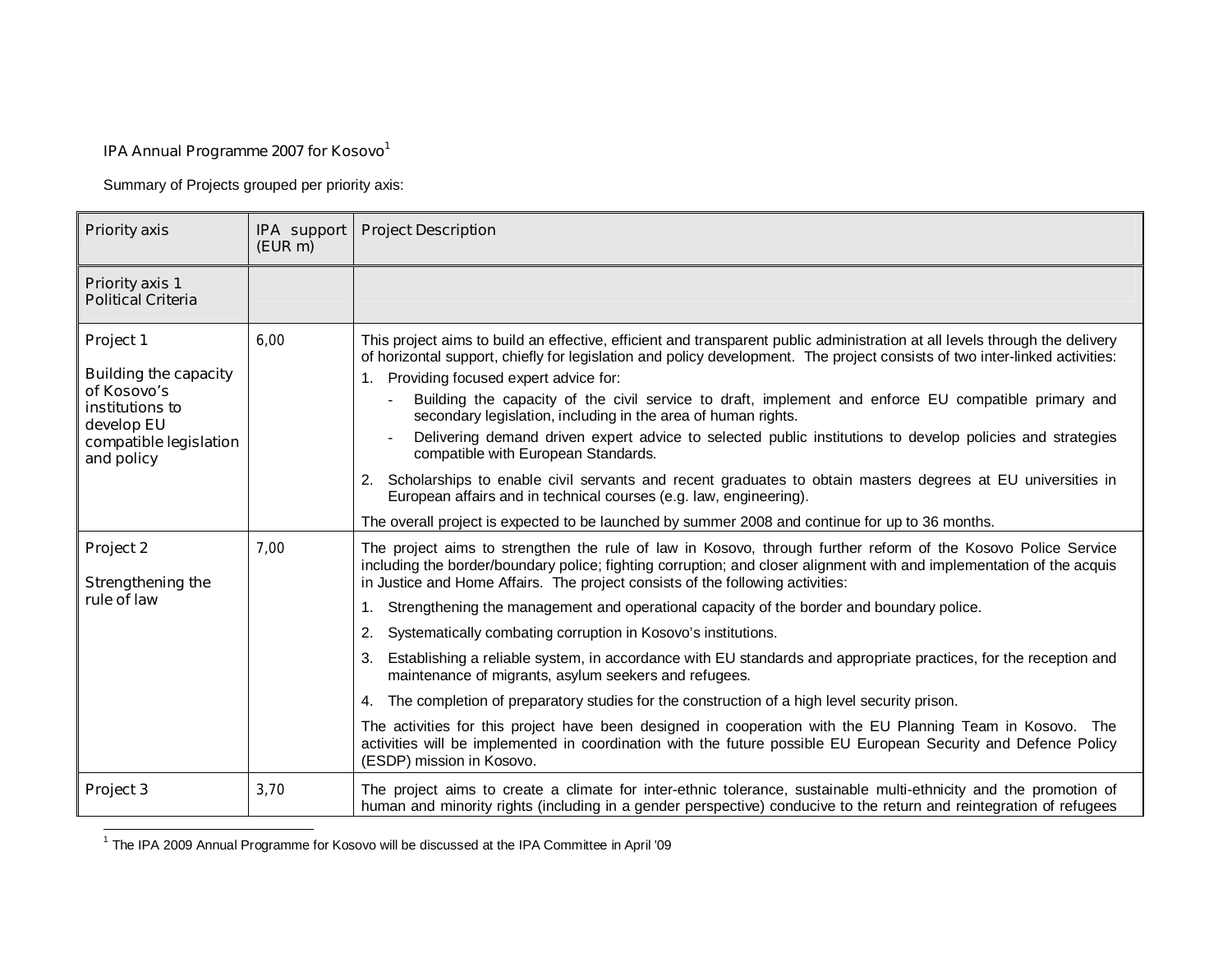| <b>Return, Reintegration</b><br>and Cultural Heritage<br>in Kosovo                                   |       | and IDPs to Kosovo. The project consists of the following activities:                                                                                                                                                                                                                                                                                                                                                                              |
|------------------------------------------------------------------------------------------------------|-------|----------------------------------------------------------------------------------------------------------------------------------------------------------------------------------------------------------------------------------------------------------------------------------------------------------------------------------------------------------------------------------------------------------------------------------------------------|
|                                                                                                      |       | 1. Further assistance to the Ministry of Communities and Returns (MCR) to develop and implement effective<br>policies, decision making processes and operational frameworks and to strengthen their coordination with<br>domestic (central, municipal and civil society) and international stakeholders.                                                                                                                                           |
|                                                                                                      |       | 2. Supporting the reconstruction and preservation of Kosovo's cultural heritage, particularly Orthodox religious<br>sites. This will involve further support for the work of the Reconstruction Implementation Commission (RIC). The<br>RIC is chaired by the Council of Europe and is responsible for organising the rebuilding of orthodox sites that<br>were destroyed in the violence of March 2004.                                           |
|                                                                                                      |       | The overall project is expected to be launched in early 2008 and continue for up to 36 months.                                                                                                                                                                                                                                                                                                                                                     |
| <b>Priority axis 2</b><br><b>Economic Criteria</b>                                                   |       |                                                                                                                                                                                                                                                                                                                                                                                                                                                    |
| Project 4<br>Developing an<br>enabling economic<br>environment for all of<br>Kosovo's<br>communities | 11,00 | The project aims to enhance Kosovo's trade and investment climate, particularly in the manufacturing, service and in<br>agri-processing sectors. The project will particularly involve improvements in the business environment for small<br>companies, in line with priorities actions of Kosovo's commitment to implement the ten guidelines of the European<br>Charter for Small Enterprises. The project consists of the following activities: |
|                                                                                                      |       | Improving the management and operational capacity of relevant public bodies such as the Ministry of Trade and<br>1.<br>Industry (including the SME Agency), the Investment Promotion Agency and the recently established Patent<br>Office.                                                                                                                                                                                                         |
|                                                                                                      |       | Providing expert technical assistance for the completion of the on-going privatisation and liquidation of Socially<br>2.<br>Owned Enterprises (SOEs). This will be delivered through assistance to the successor organisations to the<br>Kosovo Trust Agency (KTA) and the development of an Insolvency Practitioner Association in Kosovo.                                                                                                        |
|                                                                                                      |       | Promoting enterprise growth and employment. This will involve advice and technical assistance to selected<br>3.<br>enterprises, including those in the agri-business sector, and those in economically depressed areas. Assistance<br>to small, medium and larger enterprises continues to play a critical part in creating sustainable jobs, especially<br>for marginalised groups.                                                               |
|                                                                                                      |       | The overall project is expected to be launched before summer 2008 and continue for 24 to 30 months.                                                                                                                                                                                                                                                                                                                                                |
| Project 5                                                                                            | 8,00  | This project will reconstruct five bridges on the main M2 road between Pristina and the border crossing with the<br>former Yugoslav Republic of Macedonia. Critical sections of trunk roads and junctions will also be upgraded. This is                                                                                                                                                                                                           |
| <b>Reconstruction of</b><br>essential road<br>infrastructure                                         |       | a strategically important economic transport route for goods between Kosovo and the rest of the region and the EU.<br>It is the main route for Kosovo's access to Corridor 10 of the trans-European transport networks.                                                                                                                                                                                                                            |
|                                                                                                      |       | The project is expected to be launched before summer 2008 and continue for 30 months.                                                                                                                                                                                                                                                                                                                                                              |
| Project 6                                                                                            | 12,40 | The project objective is to advance the reform of local self-government and develop socio-economic conditions in<br>municipalities in the context of the ongoing decentralisation process through:                                                                                                                                                                                                                                                 |
| <b>Supporting local</b><br>government and                                                            |       | 1. Providing institution building assistance to the Ministry of Local Government Administration (MLGA) to                                                                                                                                                                                                                                                                                                                                          |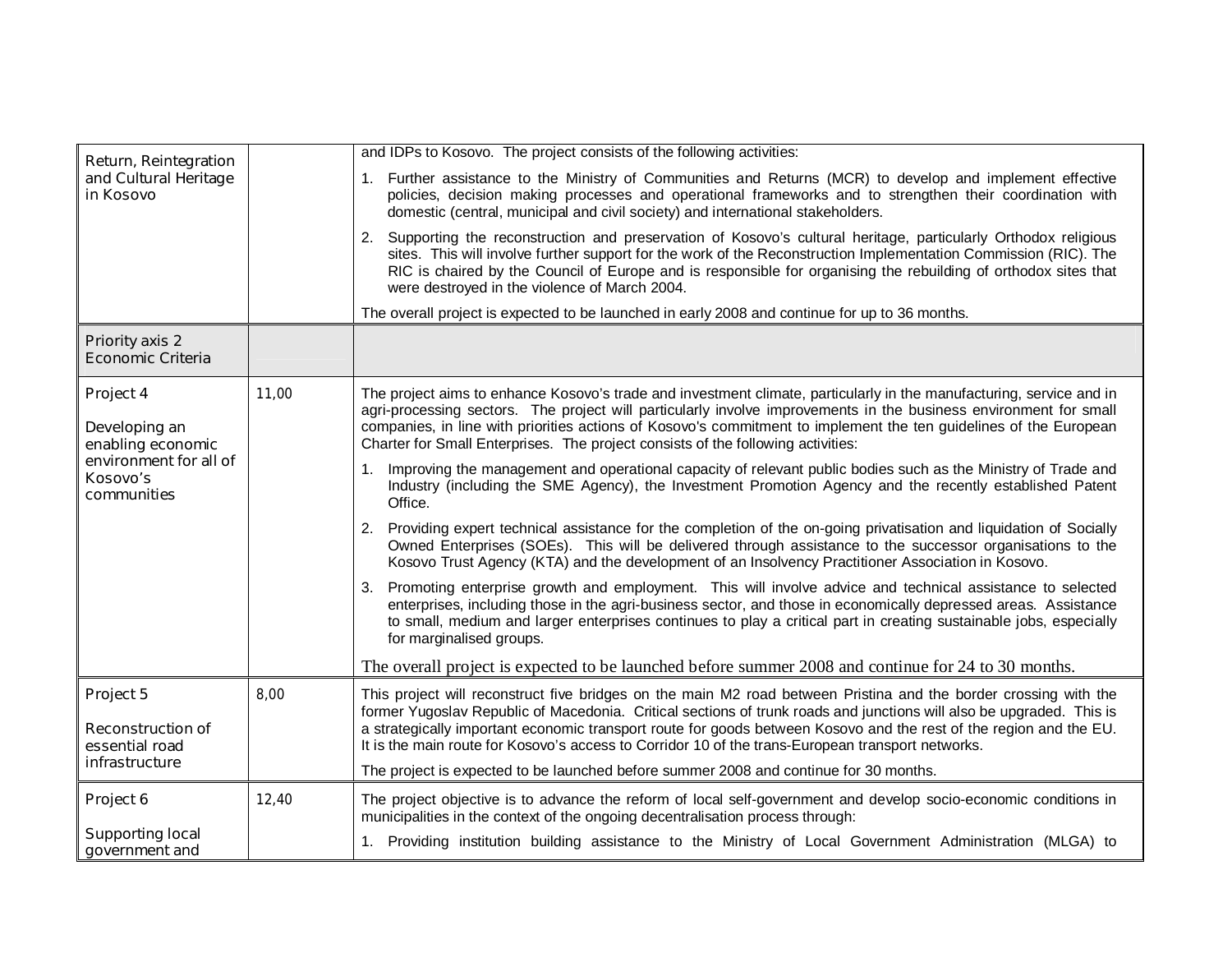| decentralisation                                                                                              |      | strengthen inter-ministerial coordination, enhance cooperation between central government and municipalities<br>and strengthen its leadership of donor coordination.                                                                                                                                                                                                                                                                                                                                                                                                                                                                                                                                                                                                                                                                                                                            |
|---------------------------------------------------------------------------------------------------------------|------|-------------------------------------------------------------------------------------------------------------------------------------------------------------------------------------------------------------------------------------------------------------------------------------------------------------------------------------------------------------------------------------------------------------------------------------------------------------------------------------------------------------------------------------------------------------------------------------------------------------------------------------------------------------------------------------------------------------------------------------------------------------------------------------------------------------------------------------------------------------------------------------------------|
|                                                                                                               |      | Improving the management capacity, performance and accountability of selected municipalities <sup>2</sup> to deliver cost<br>2.<br>effective public services and to improve the involvement of citizens and civil society organisations in decision<br>making processes.                                                                                                                                                                                                                                                                                                                                                                                                                                                                                                                                                                                                                        |
|                                                                                                               |      | Implementation of infrastructure projects in selected municipalities <sup>3</sup> to support socio-economic development.<br>The projects, which will be identified by the municipalities, are expected to include the rehabilitation, construction<br>and upgrading of local infrastructure such as schools, health centres, water and wastewater systems and access<br>roads.                                                                                                                                                                                                                                                                                                                                                                                                                                                                                                                  |
|                                                                                                               |      | The overall project is expected to begin its implementation phase from summer 2008 and continue for approximately<br>30 months.                                                                                                                                                                                                                                                                                                                                                                                                                                                                                                                                                                                                                                                                                                                                                                 |
| Project 7<br><b>Advancing education</b><br>in Kosovo: inter-<br>culturalism and the<br><b>Bologna Process</b> | 1,40 | The project aims to advance the establishment of sustainable conditions for strengthening multicultural<br>understanding among all communities in Kosovo based on mutual respect and human rights. This will involve<br>support for reforms in primary, secondary and higher education so as too improve intercultural awareness and<br>understanding and to further facilitate the integration of Kosovo into the Bologna Process.<br>Specifically, the project will organise a number of seminars, teacher-trainer courses and conferences involving<br>teachers and leaders in the education sector. Topics will typically include: reviewing and proposing changes to<br>education legislation; promoting Education for Democratic Citizenship and Human Rights Education; teaching<br>multiculturalism; promoting the teaching of Roma, Ashkali and Egyptian culture; and language policy. |
|                                                                                                               |      | The project is expected to be launched by early 2008 and last for up to 36 months.                                                                                                                                                                                                                                                                                                                                                                                                                                                                                                                                                                                                                                                                                                                                                                                                              |
|                                                                                                               |      | Interventions in this project area will be closely coordinated with the activities funded under the Tempus programme<br>which supports the reform of higher education in Kosovo through university cooperation projects                                                                                                                                                                                                                                                                                                                                                                                                                                                                                                                                                                                                                                                                         |
| <b>Priority axis 3</b><br><b>European Standards</b>                                                           |      |                                                                                                                                                                                                                                                                                                                                                                                                                                                                                                                                                                                                                                                                                                                                                                                                                                                                                                 |
| Project 8<br><b>Meeting EU Standards</b><br>in Energy Sector                                                  | 3,00 | This project aims to enable Kosovo to meet the legal and technical requirements of the Energy Community Treaty<br>and the Regional Energy Market. Specifically, the project will strengthen the institutional capacity and technical skills<br>of Kosovo's energy institutions (namely the Energy Regulatory Office, the Kosovo Transmission System and Market<br>Operator and the Ministry of Energy and Mining).                                                                                                                                                                                                                                                                                                                                                                                                                                                                              |
|                                                                                                               |      | The project is expected to be launched by summer 2008 and continue for up to 24 months.                                                                                                                                                                                                                                                                                                                                                                                                                                                                                                                                                                                                                                                                                                                                                                                                         |

2<br>2 Municipalities will be selected based on the following criteria:

• New Municipalities created as a result of the new Law on Municipal Boundaries consequent on the Kosovo Status Settlement.

• Municipalities that have their boundaries changes as a result of decentralisation or the Status Agreement.

• Municipalities that are identified as relatively disadvantaged based on socio-economic criteria.

• Municipalities which have demonstrated good practice and commitment to the implementation of the European Partnership Action Plan and/or the provision of the status

settlement.<br><sup>3</sup> Selection criteria for municipalities are the same as the previous activity of this project.